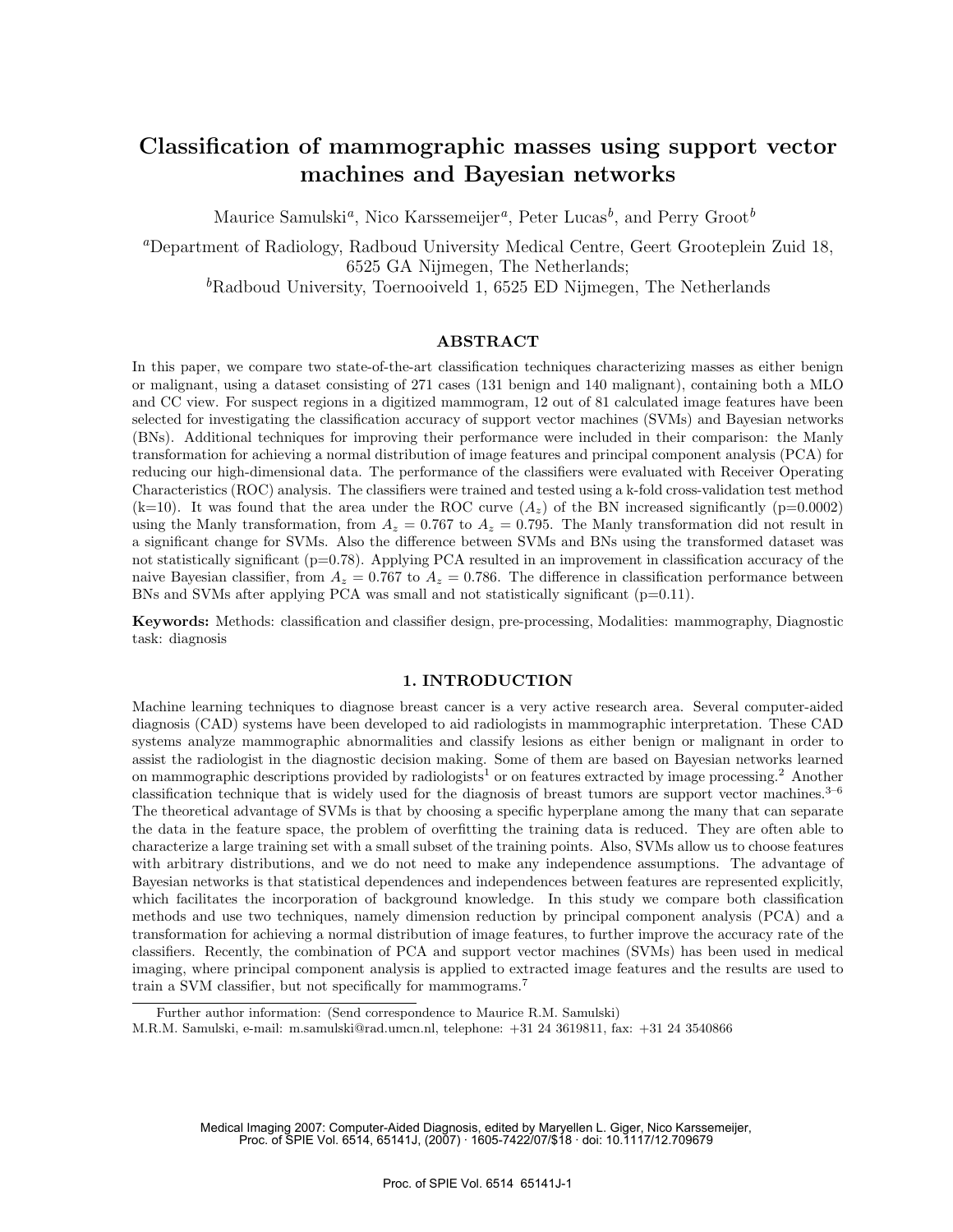

Figure 1: Schematic overview of the CAD scheme employed in this paper. First the mammogram is segmented into breast tissue, background tissue and the pectoral muscle. We then calculate at each location two stellateness features for the detection of spiculation and two gradient features for the detection of a focal mass. A neural network classifier combines these features into a likelihood of a mass at that location, resulting in a likelihood image. The most suspicious locations on the likelihood image (bright spots) are selected and used as seed points for the region segmentation. After that, features are calculated for each segmented region. Finally a second classifier combines these features into a malignancy score that represents the likelihood that the region is malignant.

## **2. MATERIALS AND METHODS**

The digitized mammograms that were used in this study have been obtained from the Dutch Breast Cancer Screening Program. In this program two mammographic views of each breast were obtained in the initial screening: the medio-lateral oblique (MLO) view and a cranio caudal (CC) view. In this study 271 cases were used. Of these cases, 131 were benign and 140 were malignant. All cases had four-view mammograms.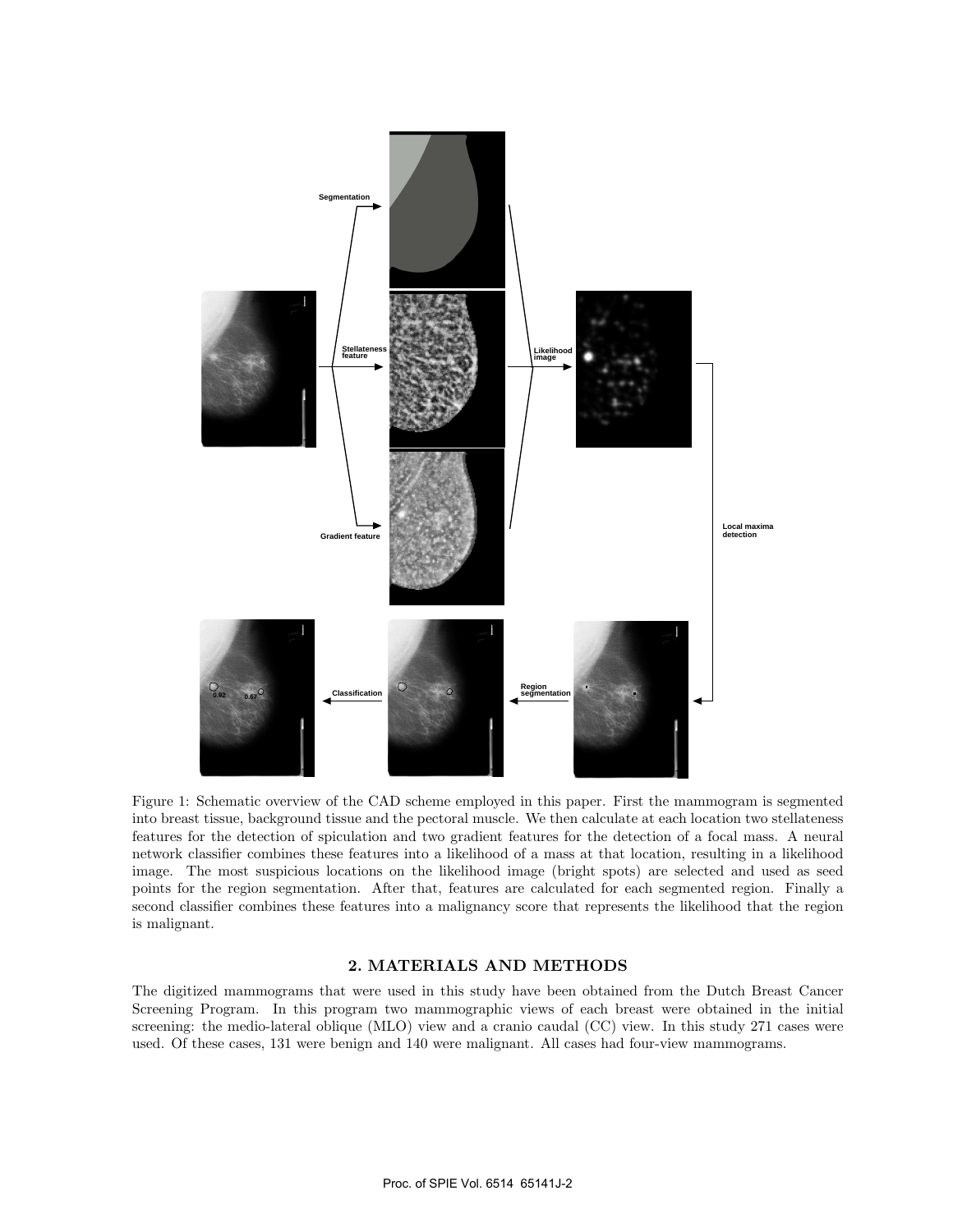To each image in the dataset a CAD scheme was applied that was previously developed in our group.<sup>8</sup> The CAD scheme consists of the following steps (Figure 1):

- Segmentation of the mammogram into breast tissue, pectoral muscle (if image is a MLO view), and background area
- Initial detection step resulting in a likelihood image and a number of suspect image locations (local maxima)
- Region segmentation, by dynamic programming, using the suspicious locations as seed points
- Final classification step to classify regions as true abnormalities and false positives.

These steps will be described in more detail in the following subsection.

# **2.1. Likelihood detection**

*Segmentation of the mammogram* The first step of our CAD scheme is the segmentation of an image into breast tissue and background, using a skin line detection algorithm. Additionally, it finds the edge of the pectoralis muscle if the image is a MLO view.<sup>9</sup> After these steps, a thickness equalization algorithm is applied to enhance the periphery of the breast.<sup>10</sup> A similar algorithm is used to equalize background intensity in the pectoralis muscle, to avoid problems with detection of masses located on or near the pectoral boundary.

*Initial mass detection step* In this step we use a pixel-level method: for each pixel inside the breast area there are a small number of features calculated that represent presence of a central mass and the presence of spiculation.<sup>11</sup> A neural network classifies each pixel using these features and assigns a level of suspiciousness to it. The neural network is trained using pixels sampled inside and outside of a representative series of malignant masses. The result is an image in which pixel values represents the likelihood that a malignant mass or architectural distortion is present. This likelihood image is then slightly smoothed and a local maxima detection is performed. A local maximum is detected when the likelihood is above a certain threshold and no other nearby locations have a higher likelihood value. This results in a number of suspicious locations. Finally an algorithm searches for local maxima that are located closer than 8 mm together and remove multiple candidate locations to avoid multiple suspicious locations on the same lesion.

*Region segmentation* Each of the detected local maxima in the previous step are used as seed points for region segmentation, based on dynamic programming.<sup>12</sup>

*Final classification* For each segmented region, 81 features are calculated related to lesion size, roughness of the boundary, linear texture, location of the region, contour smoothness, contrast, and other image characteristics.

In the conducted experiments we used a subset of 12 features out of 81 features. They were selected using a k-nearest neighbor (KNN) algorithm and sequential forward procedure to find the most useful features for classifying lesions as benign or malignant. The procedure is described in detail in previous research.<sup>4</sup> We will give a short description of the used features in the following subsection.

# **2.2. Region features**

**Spiculation features** Malignant mammographic densities are often surrounded by a radiating pattern of linear spicules. For the detection of these stellate patterns of straight lines directed toward the center pixel of a lesion, two features have been designed by Karssemeijer and te Brake.<sup>11</sup> The idea is that if an increase of pixels pointing to a given region is found then this region may be suspicious, especially if, viewed from that region, such an increase is found in many directions. The first feature Stellateness 1 is a normalized measure for the fraction of pixels with a line orientation directed towards the center pixel. We call this set of pixels F. For calculating the second feature Stellateness 2, the circular neighborhood is divided into 24 angular sections. This feature measures to what extent the pixels in set  $F$  are uniformly distributed among all angular sections. Also the mean values of Stellateness 1 and Stellateness 2 inside the region are included in the subset.

**Region Size** Some features depend on the size of the lesion, like the contrast feature. Bigger lesions have a higher contrast than smaller lesions. This morphological feature captures this difference.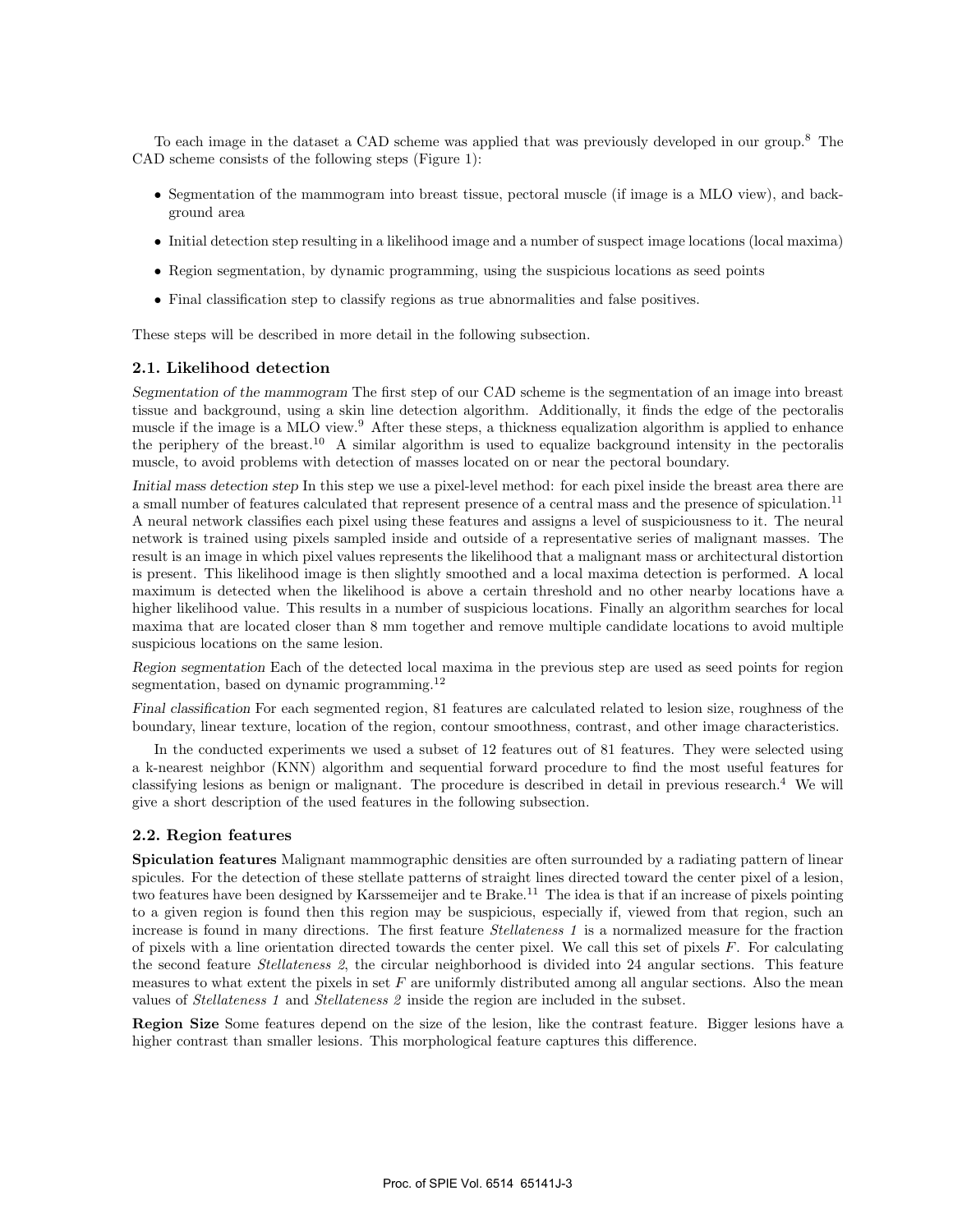**Compactness** Compactness represents the roughness of an object's boundary relative to its area. This feature is included because benign masses often have a round or oval shape compared to a more irregular shape of malignant masses. Compactness  $(C)$  is defined as the ratio of the squared perimeter  $(P)$  to the area  $(A)$ , i.e.,

$$
C = \frac{P^2}{A}
$$

The smallest value of compactness is  $C = \frac{(2\pi r)^2}{\pi r^2} = 4\pi$  which is for a circle. For more complex shapes, the compactness becomes larger. In our dataset this feature is normalized by dividing the compactness by  $4\pi$ .

**Linear Texture** Normal breast tissue often has different texture characteristics than tumor tissue. Therefore Karssemeijer and te Brake<sup>11</sup> have developed a texture feature that represents presence of linear structures inside the segmented region. Malignant lesions tend to have less linear structures than normal tissue or benign lesions.

**Relative Location** The relative location of a lesion is important since more malignancies develop in the upper outer quadrant<sup>13</sup> of the breast toward the armpit. Therefore, some features have been constructed that represent the relative location of a lesion using a new coordinate system.<sup>14</sup> This internal coordinate system is different for MLO and CC views. In MLO views the pectoral edge is used as the y-axis. The x-axis is determined by drawing a line perpendicular to the y-axis where the distance between the y-axis and the breast boundary is maximum. We assume that the end of this line is close to the nipple. In CC views the chest wall is used as  $y$ -axis. In this internal coordinate system we calculate the  $x$ - and  $y$ -location of the centre of the segmented region and normalize with the effective radius of the breast  $r = \sqrt{\frac{A}{\pi}}$ , where A is the size of the segmented breast area. In this way, positions of cancers in different mammograms can be compared.

**Maximum Second Order Derivative Correlation** This border feature indicates the smoothness of the contour and is especially useful to discriminate between benign and malignant lesions. Most benign lesions have a well-defined contour and the margins of these lesions are sharply confined with a sharp transition between the lesion and the surrounding tissue which indicates that there is no infiltration.<sup>14</sup>

**Contrast** Regions with high contrast or a higher intensity than other similar structures in the image are more likely to be a mass since tumor tissue on average absorbs more X-rays than fat and also slightly more than glandular tissue. The distance measure we used to indicate differences in contrast is the squared difference in intensity between the segmented region and its surround, divided by both standard deviations,

$$
\frac{(\overline{Y}(R) - \overline{Y}(S))^2}{\sigma_Y(R) + \sigma_Y(S)}
$$

where  $R$  is the set of pixels in the segmented region,  $S$  is the set of pixels in the surroundings of the segmented region.  $\overline{Y}(X)$  is the mean grey level of the pixels in set X, and  $\sigma_Y(X)$  is the grey level standard deviation of the pixels in set X.

**Number of Calcifications** The presence of clustered microcalcifications is one of the most important signs of cancer on a mammogram. They occur in about 90% of the non-invasive cancers. Therefore we include a feature representing the number of calcifications found in the segmented region.

## **2.3. Statistical analysis**

For every feature the first four moments of the distribution of feature values in the dataset have been computed. These are shown in Table 1. The third moment, skewness, is a measure of the lack of symmetry. The skewness for a normal distribution is zero, and any near-symmetric data should have a skewness near zero. The fourth moment, also called kurtosis, is a measure of whether the data are peaked or flat relative to a normal distribution. The kurtosis for a standard normal distribution is three.

Combining the 12 features of the MLO views with the 12 features of the corresponding CC views gives a total of 24 features per case. The continuous output of the classifier is analyzed using ROC methodology, using the LABROC program<sup>15</sup> of Metz et al. The statistical significance of the difference between ROC curves was tested using the CLABROC program<sup>16</sup> of Metz et al. The classifiers were trained and tested using a k-fold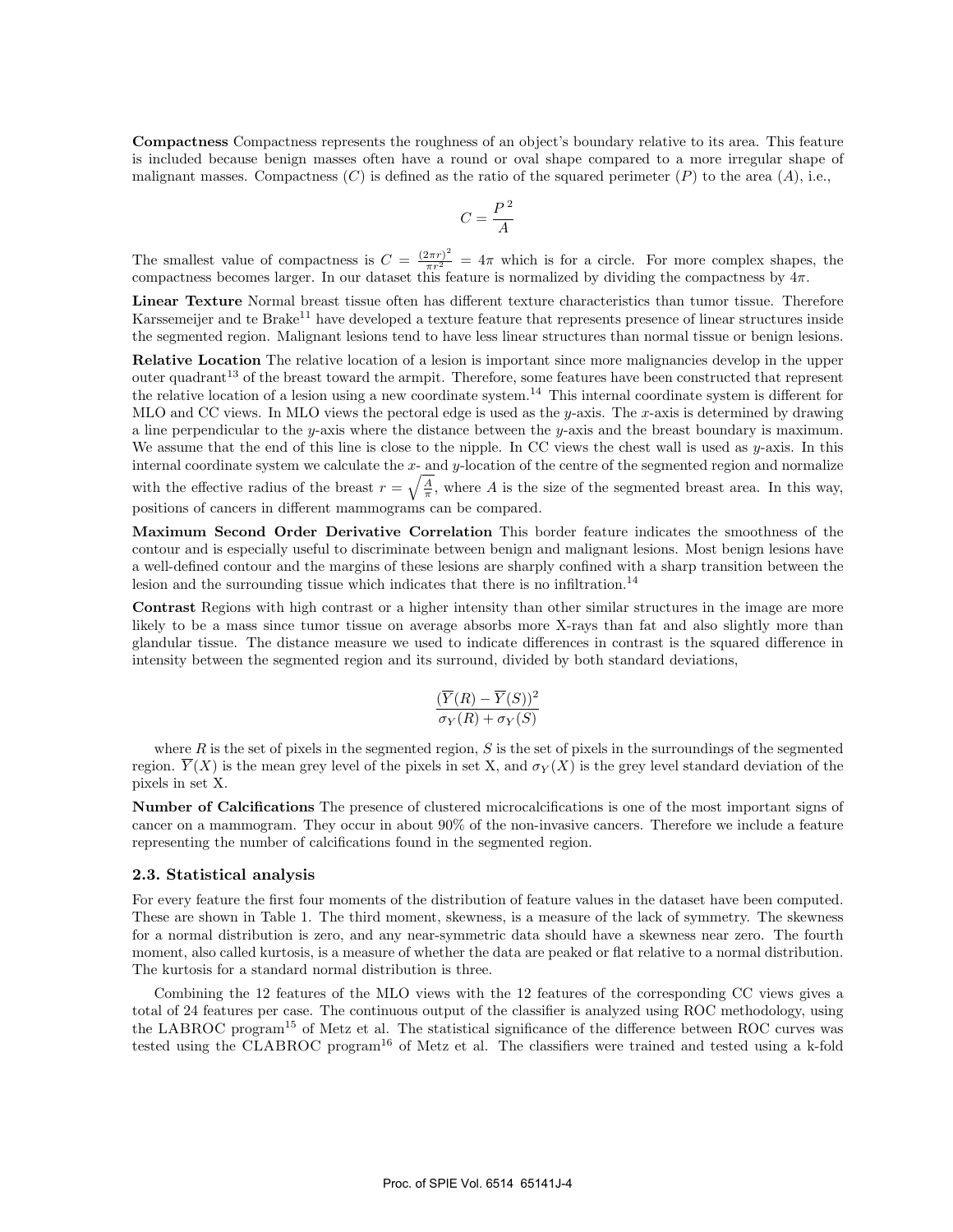|                            | Mean   | Std dev | Min       | Max     | <b>Skewness</b> | Kurtosis |
|----------------------------|--------|---------|-----------|---------|-----------------|----------|
| Benign (cases: 258)        |        |         |           |         |                 |          |
| Stellateness 1             | 1.1256 | 0.1710  | 0.7800    | 2.1400  | 2.3002          | 13.4307  |
| Stellateness 2             | 1.0241 | 0.1160  | 0.8300    | 2.1900  | 4.7815          | 44.8670  |
| Stellateness 1 Mean        | 1.1189 | 0.1316  | 0.8600    | 1.5630  | 0.8565          | 3.6986   |
| Stellateness 2 Mean        | 1.0215 | 0.0713  | 0.8380    | 1.2990  | 0.5482          | 3.6256   |
| <b>Region Size</b>         | 0.4070 | 0.3915  | 0.0200    | 3.4510  | 3.0272          | 17.9799  |
| Contrast                   | 0.5502 | 0.2558  | 0.1260    | 2.0110  | 1.9986          | 9.8575   |
| Compactness                | 1.2141 | 0.0906  | 1.0470    | 1.5600  | 0.9308          | 3.8448   |
| Linear Texture             | 0.1750 | 0.1444  | 0.0130    | 1.0240  | 2.2365          | 10.1391  |
| <b>Relative Location X</b> | 0.6705 | 0.3024  | $-0.0670$ | 1.5470  | 0.0470          | 2.7819   |
| <b>Relative Location Y</b> | 0.2160 | 0.4262  | $-0.9680$ | 1.2990  | $-0.2289$       | 2.4769   |
| Max. 2nd order Drv Corr.   | 0.6800 | 0.1008  | 0.4520    | 0.9060  | 0.0436          | 2.3011   |
| Number of Calcifications   | 0.7871 | 2.6723  | 0.0000    | 19.0000 | 3.8831          | 19.2635  |
| Malignant (cases: 274)     |        |         |           |         |                 |          |
| Stellateness 1             | 1.2273 | 0.1730  | 0.8200    | 1.7300  | 0.5060          | 3.0005   |
| Stellateness 2             | 1.0827 | 0.0965  | 0.7900    | 1.3500  | 0.1468          | 2.8634   |
| Stellateness 1 Mean        | 1.2357 | 0.1736  | 0.8290    | 1.7740  | 0.6844          | 3.1281   |
| Stellateness 2 Mean        | 1.0868 | 0.0946  | 0.8530    | 1.4140  | 0.4533          | 3.0175   |
| <b>Region Size</b>         | 0.4471 | 0.3272  | 0.0160    | 1.8040  | 1.2728          | 4.4259   |
| Contrast                   | 0.6272 | 0.2777  | 0.0110    | 1.5090  | 0.7688          | 3.2074   |
| Compactness                | 1.2111 | 0.0983  | 1.0410    | 1.7080  | 1.5022          | 6.3482   |
| Linear Texture             | 0.1578 | 0.1161  | 0.0040    | 0.9490  | 2.2258          | 11.5829  |
| Relative Location X        | 0.6130 | 0.3046  | $-0.0710$ | 1.3080  | 0.0140          | 2.3298   |
| <b>Relative Location Y</b> | 0.2080 | 0.4449  | $-0.9770$ | 1.2180  | $-0.2483$       | 2.7594   |
| Max. 2nd order Drv Corr.   | 0.6354 | 0.0951  | 0.4040    | 0.9320  | 0.1608          | 2.9336   |
| Number of Calcifications   | 2.0645 | 6.7471  | 0.0000    | 50.0000 | 4.4524          | 25.7707  |

|  |  | Table 1: Statistics of benign and malignant cases in the used dataset |  |  |  |
|--|--|-----------------------------------------------------------------------|--|--|--|
|  |  |                                                                       |  |  |  |

cross-validation test method  $(k=10)$ , in which each of 10 different combinations of training and test data sets included 244 and 27 cases, respectively. For each test partition, the classification accuracy was evaluated as the area  $A_z$  under the ROC curve.

#### **2.4. Classifiers**

## **2.4.1. Naive Bayesian classifier**

The naive Bayesian classifier (Figure 2) is a Bayesian network with a limited topology<sup>17</sup> applicable to learning tasks where each instance is described by a conjunction of feature values and a class value. To learn the Bayesian network a set of training examples has to be provided. Classification using this Bayes' probability model is done by picking the most probable hypothesis which is also known as the *maximum a posteriori*. The corresponding classifier function can be defined as follows:

$$
C_{MAP} = \underset{c_j \in C}{\text{arg}\max} P(c_j|f_1, f_2, \dots, f_n)
$$
\n
$$
(1)
$$

where  $\{f_1, f_2, \ldots, f_n\}$  is the set of feature values that decribe the new instance, and  $C_{MAP}$  is the most probable hypothesis. Using Bayes theorem, Equation 1 can be rewritten as follows:

$$
C_{MAP} = \underset{c_j \in C}{\arg \max} \frac{P(c_j)P(f_1, f_2, \dots, f_n|c_j)}{P(f_1, f_2, \dots, f_n)}
$$
  
= 
$$
\underset{c_j \in C}{\arg \max} P(c_j)P(f_1, f_2, \dots, f_n|c_j)
$$
 (2)

Using training data the two terms  $P(c_j)$  and  $P(f_1, f_2, \ldots, f_n|c_j)$  have to be calculated. The *class prior probability*  $P(c_j)$  can be easily estimated by counting the frequency of occurence of the class value  $c_j$  in the training data. However, estimating the different  $P(f_1, f_2, \ldots, f_n|c_j)$  terms is difficult and is only possible if a huge set of training data is available. To dramatically simplify the classification task we can use the following simplifying assumption: each feature  $f_i$  is conditionally independent of every other feature  $f_j$  for  $i \neq j$ . This fairly strong assumption of independence leads to the name naive Bayes, with the assumption often being naive in that, by making this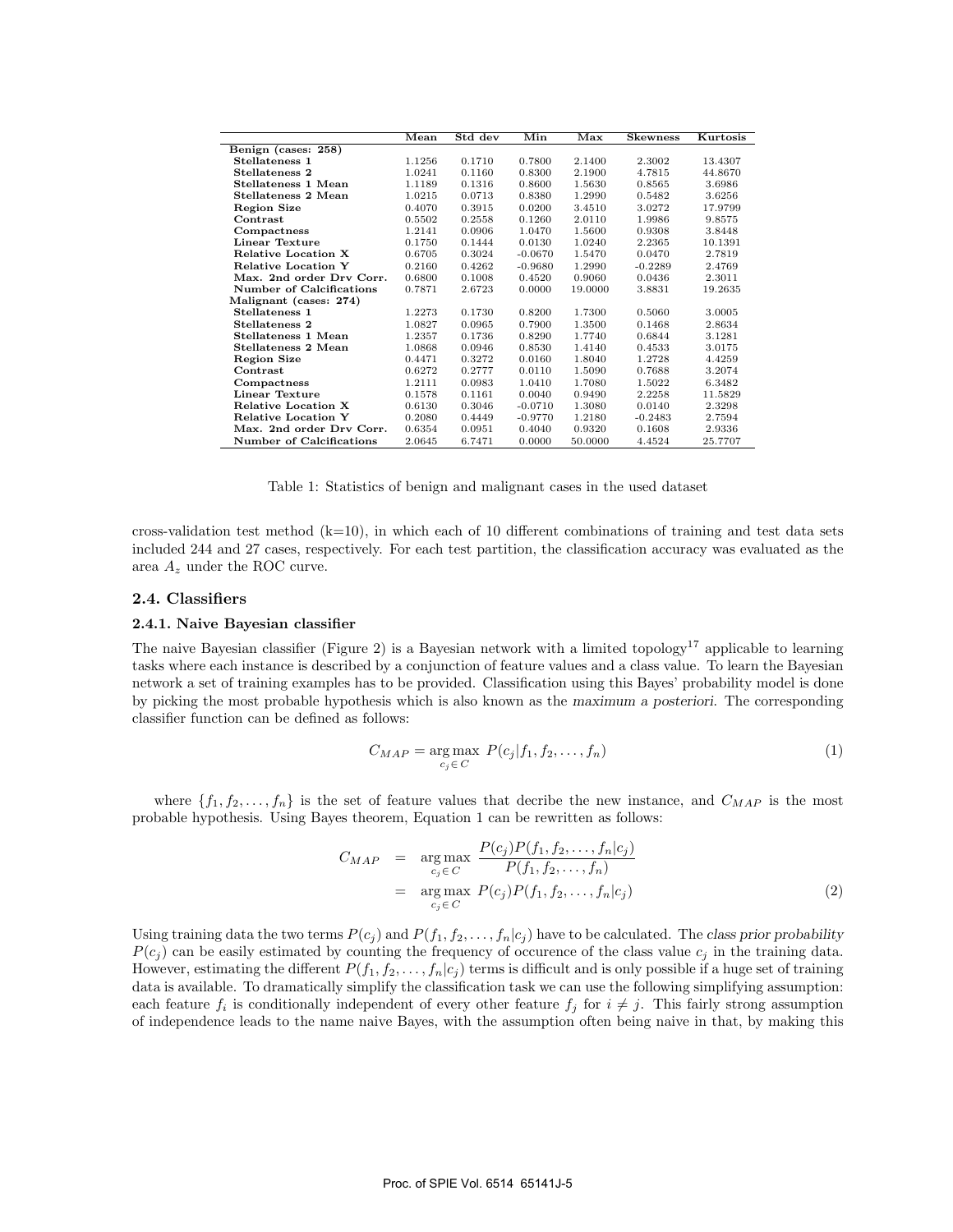

Figure 2: A graphical representation of a naive Bayesian classifier

assumption, the algorithm does not take into account dependencies that may exist. By using the conditionally independence assumptions we can express Equation 2 as:

$$
C_{MAP} = \underset{c_j \in C}{\arg \max} \ P(c_j) \prod_{i=1}^{n} P(f_i|c_j) \tag{3}
$$

The model in this form is much more manageable, since it factors into a so-called *class prior probability*  $P(c_j)$  and independent probability distributions  $P(f_i|c_j)$ . These class conditional probabilities  $P(f_i|c_j)$  can be calculated separately for each variable which reduces complexity enormously. Even with such strong simplifying assumptions, it does not seem to greatly affect the posterior probabilities, especially in regions near the decision boundaries which leaves the classification task unaffected. Some papers show that such naive Bayesian classifiers yield surprisingly powerful classifiers.<sup>18</sup>

## **2.4.2. Support vector machines**

The SVM algorithm has been introduced by Cortes and Vapnik<sup>3</sup> for solving classification tasks and have been successfully applied in various areas of research. The basic idea of SVM is that it projects datapoints from a given two-class training set in a higher dimensional space and finds an optimal hyperplane. The optimal one is the one that separates the data with the maximal margin. SVMs identify the datapoints near the optimal separating hyperplane which are called support vectors. The distance between the separating hyperplane and the nearest of the positive and negative datapoints is called the margin of the SVM classifier. The separating hyperplane is defined as

$$
D(x) = (w \cdot x) + b \tag{4}
$$

where x is a vector of the dataset mapped to a high dimensional space, and w and b are parameters of the hyperplane that the SVM will estimate. The nearest datapoints to the maximum margin hyperplane lie on the planes

$$
(w \cdot x) + b = +1 \quad \text{for } y = +1 (w \cdot x) + b = -1 \quad \text{for } y = -1
$$
 (5)

where  $y = +1$  for class  $\omega_1$  and  $y = -1$  for class  $\omega_2$ . The width of the margin is given by  $m = \frac{2}{||w||}$ . Computing  $w$  and  $x$  is then the problem of finding the minimum of a function with the following constraints:

minimize 
$$
m(w) = \frac{1}{2}(w \cdot w)
$$
  
subject to constraints  $y_i[w \cdot x_i + b] \ge 1$  (6)

In its simplest form, a SVM attempts to find a linear separator, as shown in Figure 3. In practice however, there may be no good linear separator of the data. In that case, SVMs can project the dataset to a significant higher dimensional feature space to make the separation easier, using a kernel function to produce separators that are non-linear. Unfortunately there is no theory about deciding which kernel is the best.<sup>19</sup>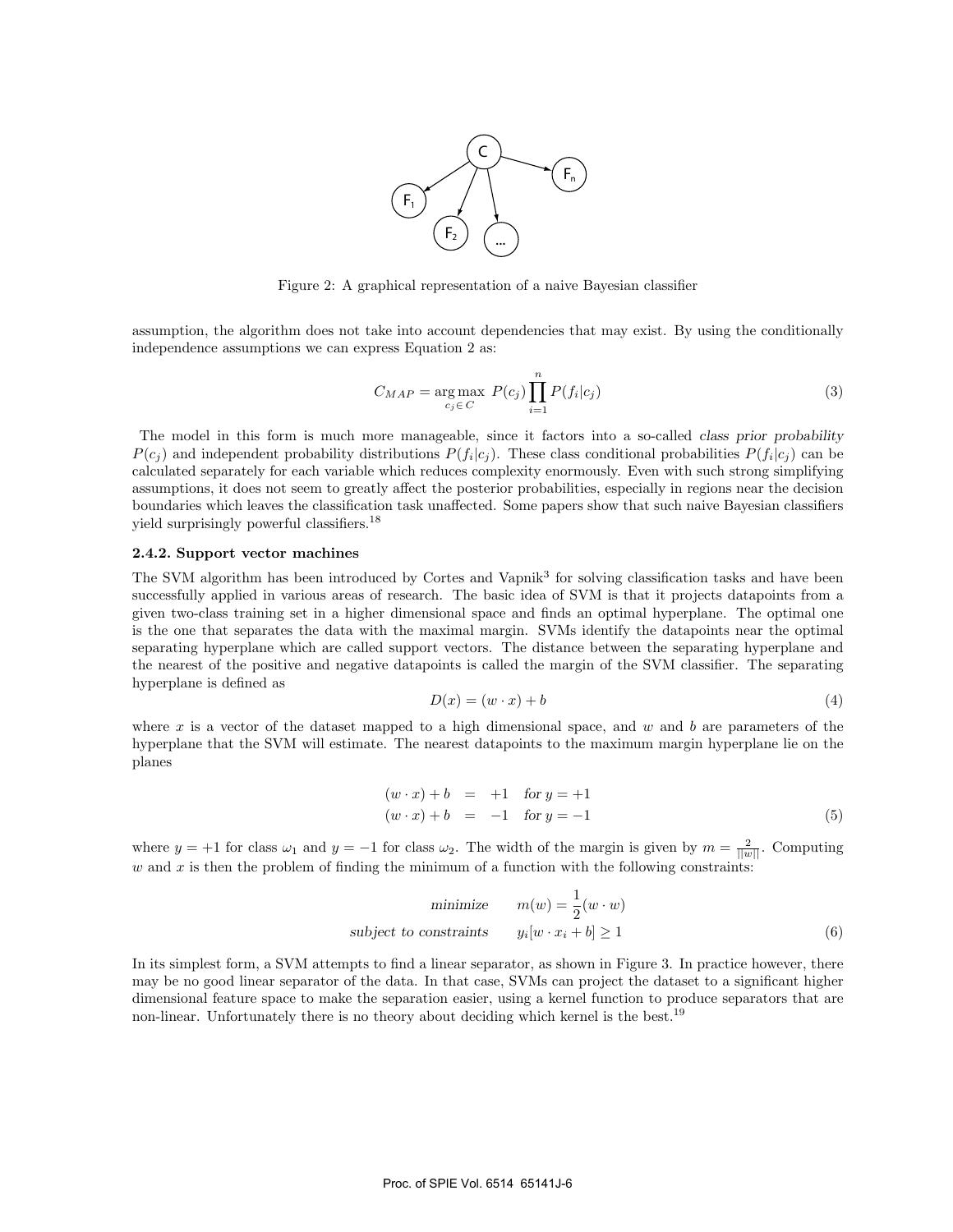

Figure 3: Linear separating hyperplanes for the separable case.

#### **2.5. Preprocessing**

## **2.5.1. Manly transformation**

Many Bayesian learning algorithms that deal with continuous nodes, including the learning algorithms in Kevin Murphy's Bayesian Networks Toolbox,<sup>20</sup> are based on the assumption that the features are normally distributed. Unfortunately, most of the image features we use do not follow a normal distribution. We used Manly's exponential transformation to make the non-normal data resemble normal data by reducing skewness, which is a transformation from y to  $y^{(\lambda)}$  with parameter λ. This transform is most effective if the probability distribution of a feature can be described as a function which contains powers, logarithms, or exponentials. The transform is given by:

$$
y^{(\lambda)} = \begin{cases} \frac{e^{\lambda y} - 1}{\lambda} & \text{if } \lambda \neq 0\\ y & \text{if } \lambda = 0 \end{cases}
$$
 (7)

The assumption made by this transformation is that  $y^{(\lambda)}$  follows a normal linear model with parameters  $\beta$ and  $\sigma^2$  for some value of  $\lambda$ . Given a value of  $\lambda$ , we can estimate the linear model parameters  $\beta$  and  $\sigma^2$  as usual, except that we work with the transformed variable  $y^{(\lambda)}$  instead of y. To select an appropriate transformation we need to find the optimal value of  $\lambda$  using an optimization criteria. We used a technique based on the normal probability plot. The data is plotted against a theoretical normal distribution in such a way that the points should form an approximate straight line if the data is normal distributed. Deviations of this straight line mean that the data is less normally distributed. We can use that property to plot the correlation coefficient of the normality plot against a range of  $\lambda$ 's. The lambda resulting in the largest correlation coefficient is chosen.

#### **2.5.2. Principal component analysis**

One might think that the use of more features will automatically improve the classification power of the classifier. However the number of samples needed to train a classifier with a certain level of accuracy increases exponentially with the number of features. Therefore, we used principal component analysis<sup>21</sup> as a preprocessing technique to reduce the dimensionality of our dataset. The assumption made in PCA is that most of the information is carried in the variance of the features: the higher the variance in one dimension (feature), the more information is carried by that feature. The general idea is therefore to preserve the most variance in the data using the least number of dimensions. One of the major drawbacks of PCA is that it is an unsupervised algorithm, i.e., it does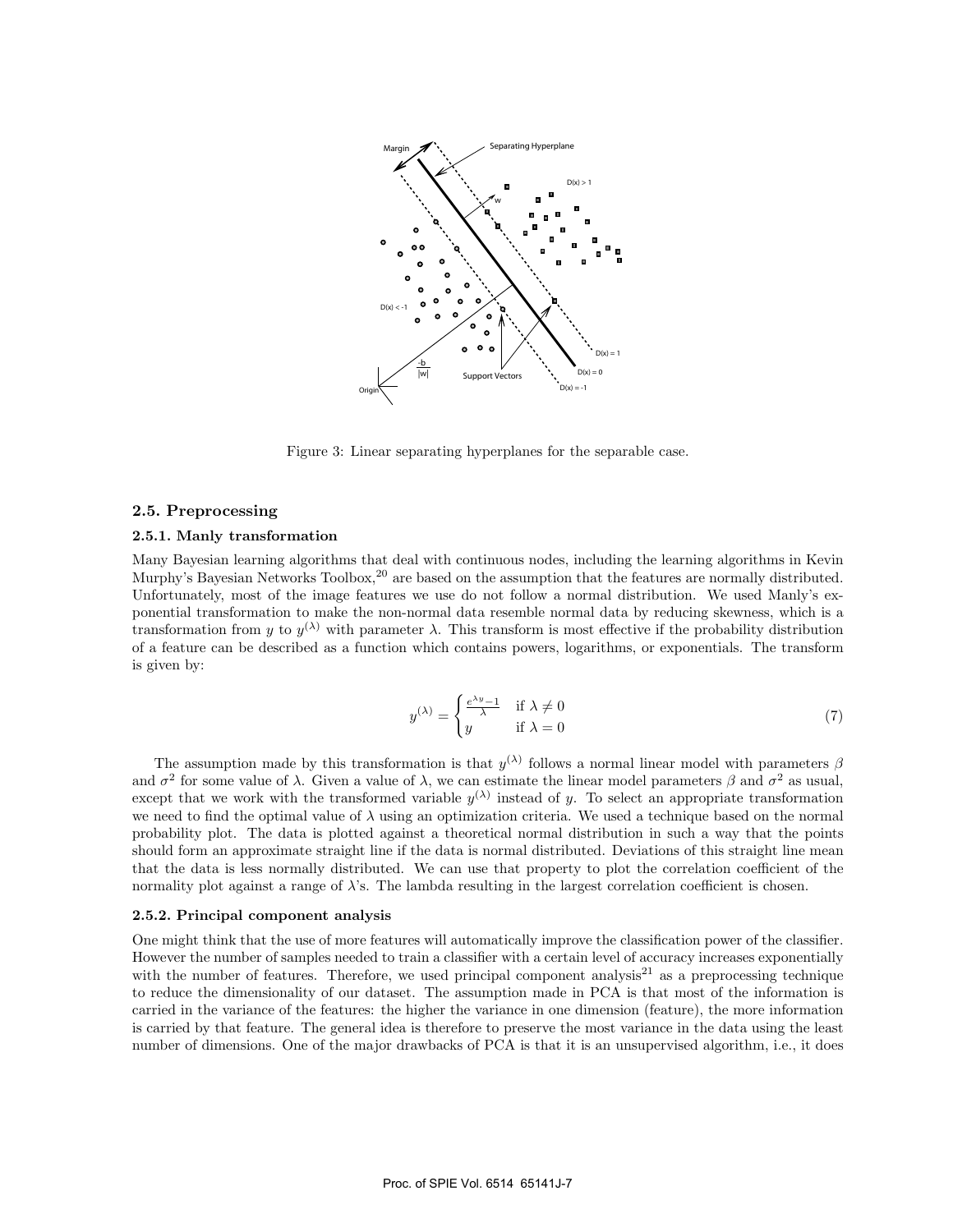

Figure 4: An example Manly transformation: (a) histogram of a feature that is Weibull distributed, (b) normality plot of the feature, (c) histogram of the transformed feature, and (d) normality plot of the transformed feature

not take the class label in account. It can therefore eliminate a dimension that is best for discriminating positive from negative cases.

#### **3. RESULTS**

The dataset we used contained a lot of features that were highly skewed and therefore did not follow a normal distribution. The learning algorithms in Murphy's BNT toolbox<sup>20</sup> for Bayesian networks with continuous nodes, assume that within each state of the class the observed continuous features follow a normal distribution. These continuous nodes have therefore two parameters per class, mean and variance, to represent the characteristics of the training data. We evaluated the classification performance of the naive Bayes classifier after applying the Manly transformation on the dataset. The Stellateness Mean and the Maximum Second Order Derivative Correlation features are approximately normal distributed in their original form and did not perform well when transformed. We chose therefore to not transform these features. Also the Number of Calcifications feature was not a useful candidate to transform, because of its discrete nature. Statistical information about the transformed dataset can be found in Table 2

The calculated area under the ROC curve  $(A_z$  value) of the Bayesian classifier without transforming the dataset was 0.767. After applying the Manly transformation it increased to 0.795, which is statistically significant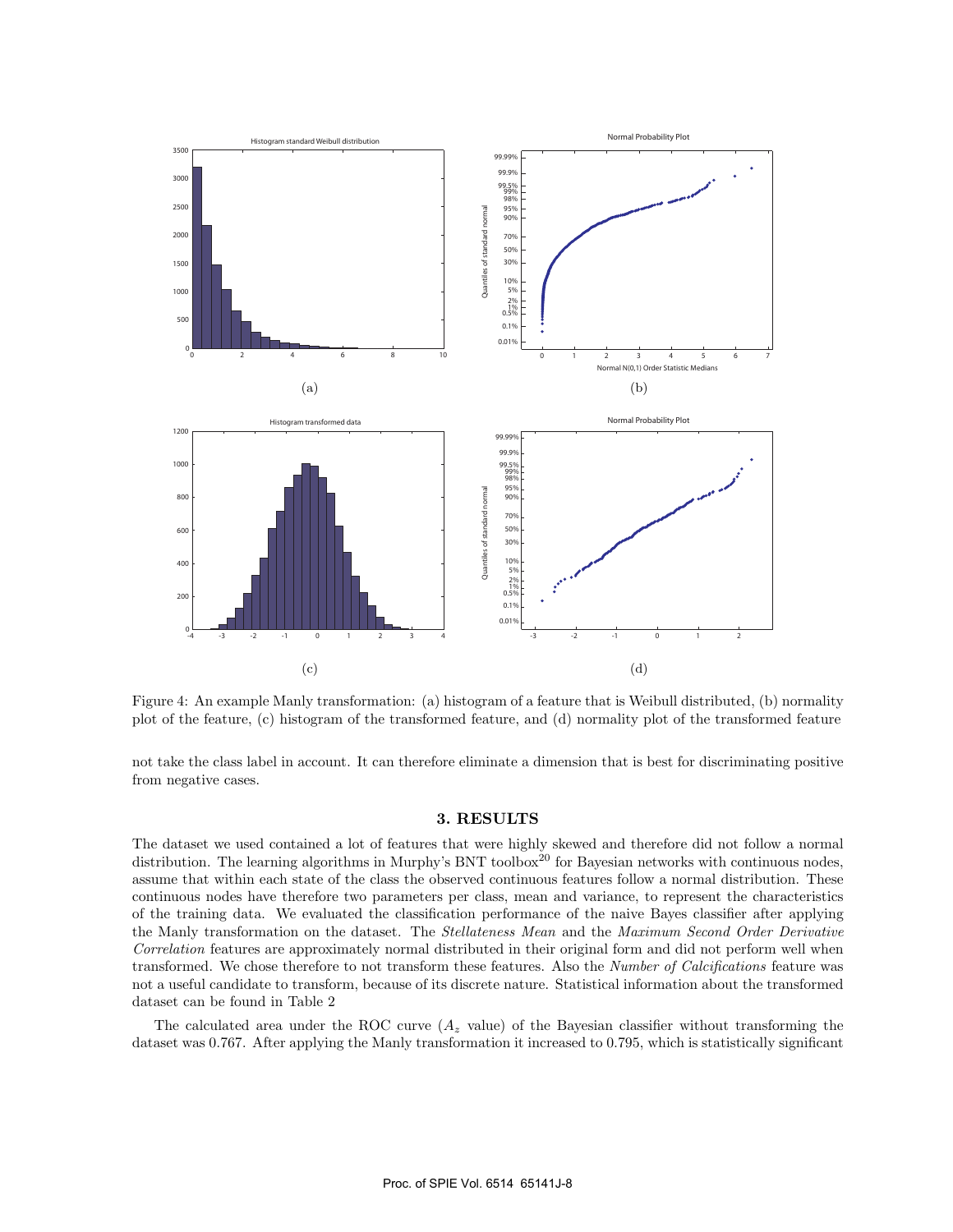|                                 | Mean   | Std dev | Min       | Max     | <b>Skewness</b> | Kurtosis |
|---------------------------------|--------|---------|-----------|---------|-----------------|----------|
| All cases (cases: 542)          |        |         |           |         |                 |          |
| Stellateness 1                  | 0.5102 | 0.0229  | 0.4351    | 0.5799  | 0.0000          | 3.1743   |
| Stellateness 2                  | 0.4077 | 0.0095  | 0.3739    | 0.4495  | 0.0000          | 3.7745   |
| Stellateness 1 Mean             | 1.1790 | 0.1653  | 0.8290    | 1.7740  | 0.8638          | 3.5949   |
| Stellateness 2 Mean             | 1.0551 | 0.0902  | 0.8380    | 1.4140  | 0.6548          | 3.4349   |
| <b>Region Size</b>              | 0.2148 | 0.0878  | 0.0157    | 0.3706  | 0.0000          | 1.9075   |
| Contrast                        | 0.3599 | 0.0924  | 0.0109    | 0.5939  | 0.0000          | 2.7383   |
| Compactness                     | 0.2070 | 0.0002  | 0.2063    | 0.2076  | 0.0000          | 2.4822   |
| Linear Texture                  | 0.0931 | 0.0381  | 0.0040    | 0.1725  | 0.0000          | 2.3284   |
| <b>Relative Location X</b>      | 0.6312 | 0.2974  | $-0.0711$ | 1.5016  | 0.0000          | 2.5448   |
| <b>Relative Location Y</b>      | 0.2404 | 0.4554  | $-0.8736$ | 1.5173  | 0.0000          | 2.5943   |
| Max. 2nd order Drv Corr.        | 0.6571 | 0.1004  | 0.4040    | 0.9320  | 0.1290          | 2.5924   |
| <b>Number of Calcifications</b> | 1.4446 | 5.2255  | 0.0000    | 50.0000 | 5.4429          | 39.8079  |
|                                 |        |         |           |         |                 |          |
| Benign (cases: 263)             |        |         |           |         |                 |          |
| Stellateness 1                  | 0.5029 | 0.0219  | 0.4351    | 0.5799  | 0.2717          | 4.1962   |
| Stellateness 2                  | 0.4047 | 0.0091  | 0.3806    | 0.4495  | 0.5072          | 5.8195   |
| Stellateness 1 Mean             | 1.1189 | 0.1316  | 0.8600    | 1.5630  | 0.8565          | 3.6986   |
| Stellateness 2 Mean             | 1.0215 | 0.0713  | 0.8380    | 1.2990  | 0.5482          | 3.6256   |
| <b>Region Size</b>              | 0.2048 | 0.0882  | 0.0195    | 0.3706  | 0.1791          | 1.9413   |
| Contrast                        | 0.3463 | 0.0865  | 0.1140    | 0.5939  | 0.2547          | 2.8499   |
| Compactness                     | 0.2070 | 0.0002  | 0.2063    | 0.2075  | $-0.1018$       | 2.4716   |
| Linear Texture                  | 0.0946 | 0.0396  | 0.0125    | 0.1725  | $-0.0221$       | 2.2135   |
| <b>Relative Location X</b>      | 0.6601 | 0.2946  | $-0.0671$ | 1.5016  | 0.0159          | 2.7614   |
| <b>Relative Location Y</b>      | 0.2437 | 0.4457  | $-0.8665$ | 1.5173  | $-0.0159$       | 2.4540   |
| Max. 2nd order Drv Corr.        | 0.6800 | 0.1008  | 0.4520    | 0.9060  | 0.0436          | 2.3011   |
| Number of Calcifications        | 0.7871 | 2.6723  | 0.0000    | 19.0000 | 3.8831          | 19.2635  |
| Malignant (cases: 279)          |        |         |           |         |                 |          |
| Stellateness 1                  | 0.5171 | 0.0217  | 0.4456    | 0.5636  | $-0.2453$       | 2.9714   |
| Stellateness 2                  | 0.4106 | 0.0090  | 0.3739    | 0.4301  | $-0.4677$       | 3.4270   |
| Stellateness 1 Mean             | 1.2357 | 0.1736  | 0.8290    | 1.7740  | 0.6844          | 3.1281   |
| Stellateness 2 Mean             | 1.0868 | 0.0946  | 0.8530    | 1.4140  | 0.4533          | 3.0175   |
| <b>Region Size</b>              | 0.2242 | 0.0864  | 0.0157    | 0.3678  | $-0.1658$       | 1.9722   |
| Contrast                        | 0.3728 | 0.0960  | 0.0109    | 0.5640  | $-0.2511$       | 2.8418   |
| Compactness                     | 0.2070 | 0.0002  | 0.2063    | 0.2076  | 0.0943          | 2.5107   |
| Linear Texture                  | 0.0917 | 0.0365  | 0.0040    | 0.1722  | 0.0067          | 2.4444   |
| <b>Relative Location X</b>      | 0.6040 | 0.2975  | $-0.0711$ | 1.2754  | $-0.0094$       | 2.3235   |
| <b>Relative Location Y</b>      | 0.2372 | 0.4643  | $-0.8736$ | 1.4087  | 0.0149          | 2.6997   |
| Max. 2nd order Dry Corr.        | 0.6354 | 0.0951  | 0.4040    | 0.9320  | 0.1608          | 2.9336   |
| <b>Number of Calcifications</b> | 2.0645 | 6.7471  | 0.0000    | 50.0000 | 4.4524          | 25.7707  |

Table 2: Statistics of benign and malignant cases after transformation.

(p=0.0002). For the SVM classifier, the Manly transformation had no noticeable effect on the performance. Comparing the performance between BNs and SVMs using the transformed dataset showed that the difference was not statistically significant (p=0.78).

Additionally, we evaluated the classification performance of the naive Bayesian and SVM classifier after applying dimensionality reduction on our dataset. Figure 5 shows the classification performance of the naive Bayesian classifier, where horizontally the number of principal components is plotted and vertically the area under the ROC curve. The principal component vectors were calculated using the training set only. These principal component vectors are then used to transform both the training and test set. The best result was obtained with 14 principal components. The performance remained almost constant when adding more dimensions. With SVMs the best result was obtained with only 6 principal components and decreased gradually if more components were added which is shown in Figure 6. The difference in classification performance between BNs and SVMs was statistically insignificant  $(p=0.11)$  when we used the optimal number of principal components for the classifier. In an additional experiment we trained a SVM on all the available features (81 per view). This led to the classification results shown in Figure 7. The maximum performance was reached in 10 components ( $A_z = 0.811$ ) but this was not significantly higher than the maximum performance obtained in the experiment with the subset of the 12 most important features  $(A_z = 0.793)$ .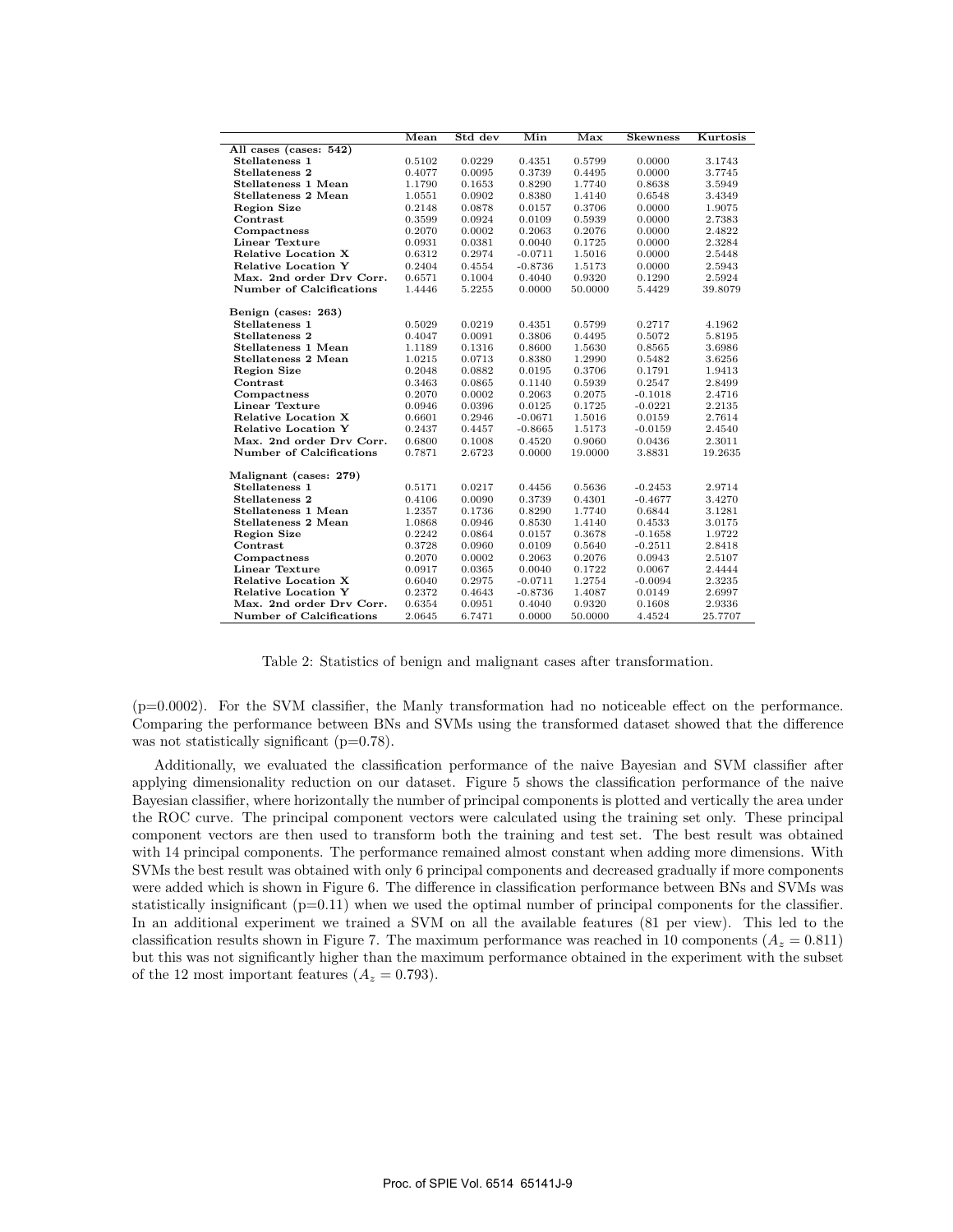



Figure 5: Case based performance naive Bayes classifier after dimensionality reduction with PCA, averaged over 5 runs.

Figure 6: Case based performance SVM classifier with radial kernel function after dimensionality reduction with PCA, averaged over 5 runs.



Figure 7: Case based performance SVM classifier with radial kernel function after dimensionality reduction of all features (81 per view) with PCA, averaged over 5 runs.

## **4. CONCLUSION**

We performed a study to compare two state-of-the-art classification techniques characterizing masses as either benign or malignant. We evaluated the effectiveness of dimension reduction and normal distribution transformation in improving the classification accuracy. The Manly transformation method significantly improved classification accuracy of the naive Bayesian classifier. We believe that this is due the fact that, by transforming the distribution of the non-normal data to a distribution closer to normal, the assumptions of the naive Bayesian classifier are violated less. We also found that this transformation does not work for all data, i.e., transforming features that were already approximately normal within their class. We believe that by selecting one gamma for Manly's transformation, without looking to the class label, can negatively effect the binormal distribution (i.e., two normal distributions: one for benign and another for malignant cases) of the *Stellateness Mean* features. For the SVM classifier, the data does not need to be normally distributed which explains why this transformation did not have effect on the performance of the SVM classifier. After transformation, the difference in performance of the SVM classifier and the naive Bayesian classifier was not statistically significant. Bayesian networks allow incorporating background knowledge, which may be exploited to improve their performance in the future. Despite the major drawback of principal component analysis, i.e., it can eliminate a dimension that is good for